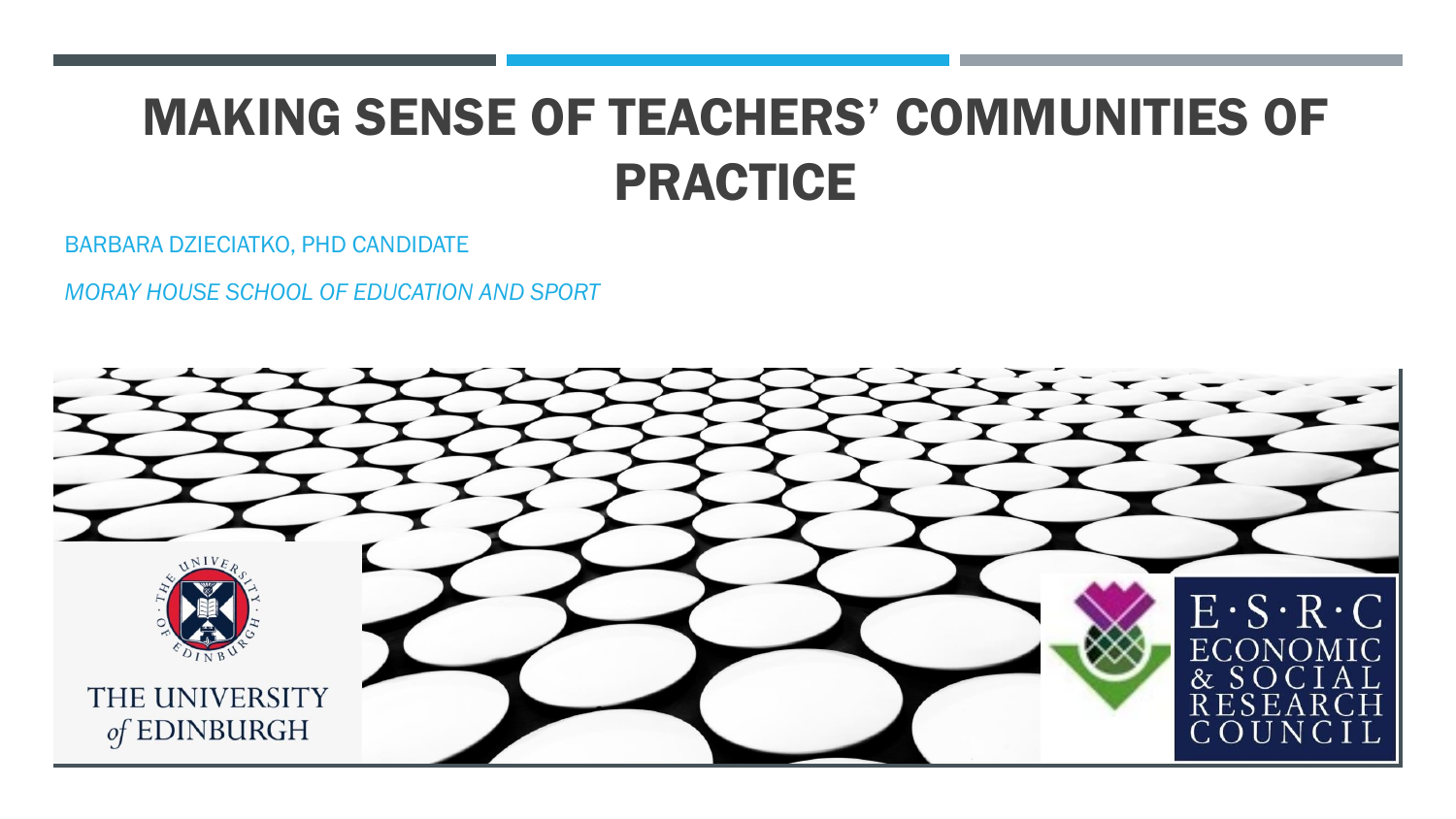#### IN THIS PRESENTATION I WILL:

**Explain what a community of practice is** 

■ Outline my research aim, methods and intended outcome

■ Welcome feedback and questions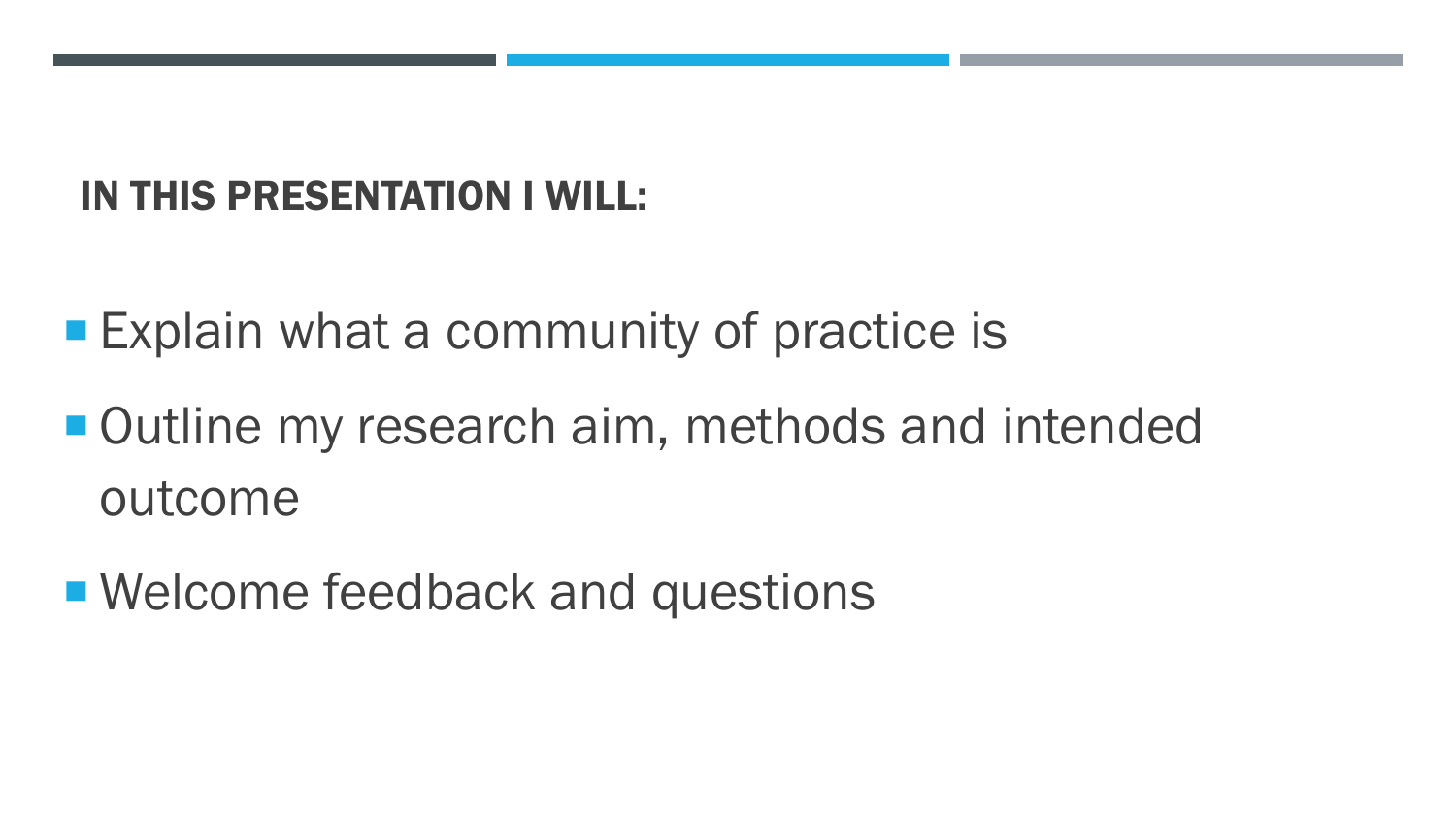### TEACHERS' COMMUNITIES OF PRACTICE



**COMMUNITY Relationships built** through discussion, activities & learning

**PRACTICE** Body of knowledge, methods, stories, tools developed

- Networks of collegial support
- **Learning and information exchange**
- Usually teacher led to solve a problem or/and to innovate
- Research teachers CoPs beneficial

**BUT do we know a CoP when we see one?**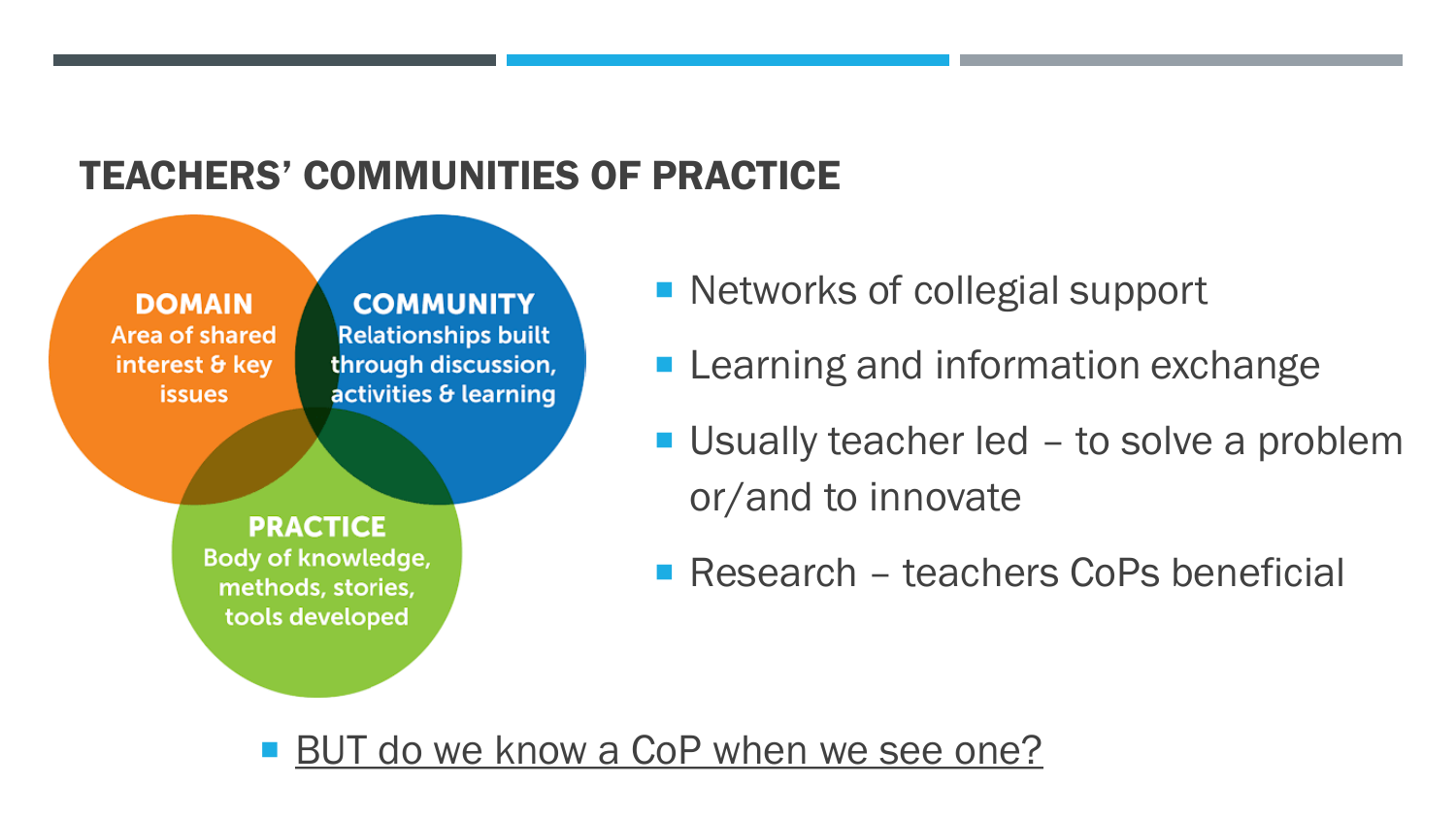#### MAKING SENSE OF TEACHERS' COPS – PHD PROJECT IN SCOTLAND

How it fits schools' needs:

- $\blacksquare$  Teacher for the 21<sup>st</sup> century:
	- career-long learning, research and collaboration
	- **Education responsive to schools' needs**
	- Role of teachers and leaders redefined
- Understanding your CoP transforming your school



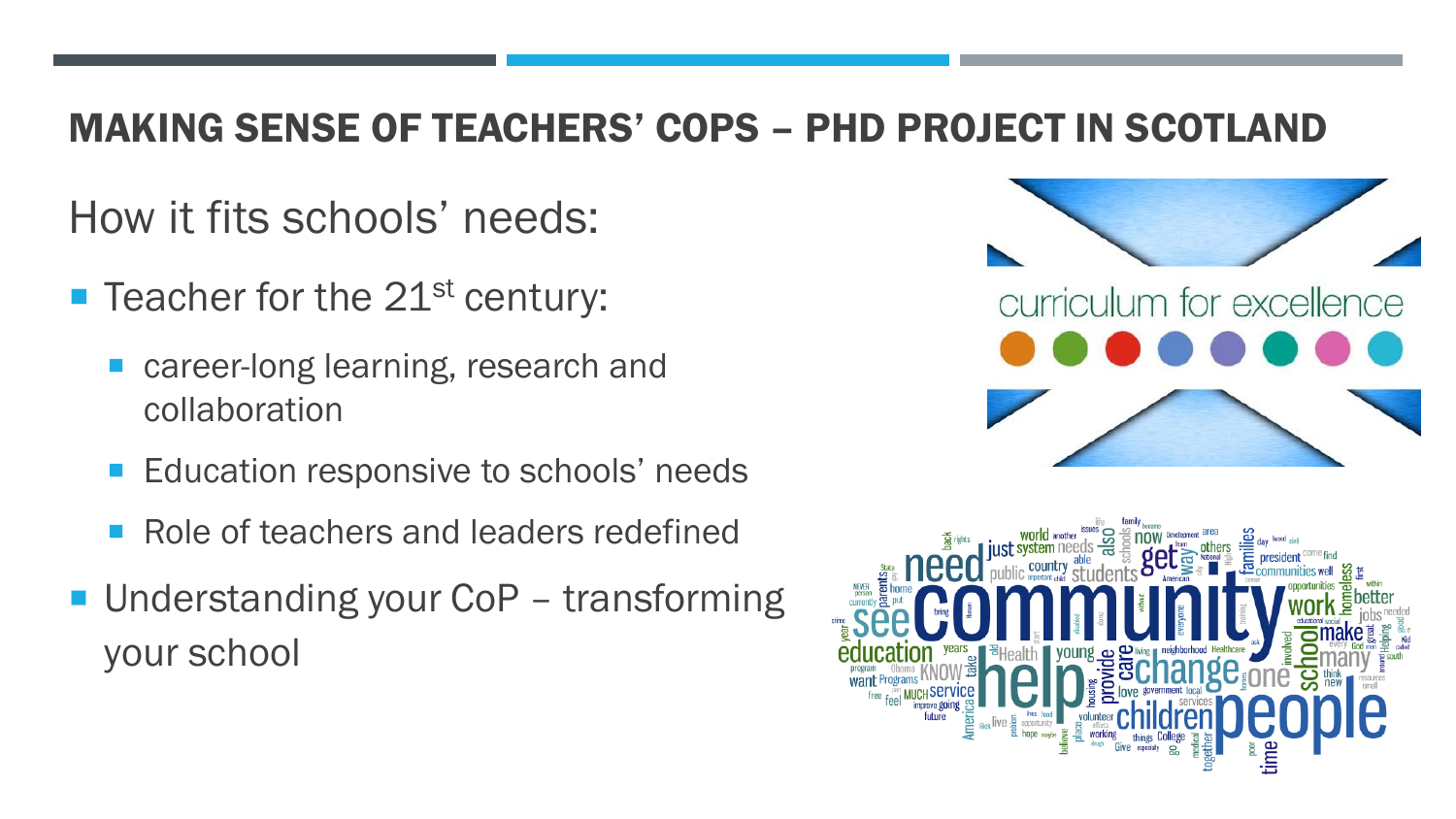### RESEARCH PROCESS:



Think of a time when you tried to make a difference in your school: What was your aim? What did you do?

- Aim: Capture existing collaborative practices and knowledge exchange (formal and informal)
- Sample school-inclusive
- Online tool open ended prompts
- 3 entries in one school year



#### **WHO**

Who did you involve in this experience? Please name up to five people within or outside school (in the order in which you approached them).

| Person 1                         |                                                                 |                                |                      |
|----------------------------------|-----------------------------------------------------------------|--------------------------------|----------------------|
| Code:                            | Role: Please select<br>$\mathbf{v}$ .                           | Relationship:<br>Please select | $\blacktriangledown$ |
|                                  | NB this should be the code of the person NOT your personal code |                                |                      |
| Why did you go to this person?   |                                                                 |                                |                      |
|                                  |                                                                 |                                |                      |
|                                  |                                                                 |                                | 71                   |
| How did this person support you? |                                                                 |                                |                      |
|                                  |                                                                 |                                |                      |
|                                  |                                                                 |                                | 11                   |
|                                  |                                                                 |                                |                      |
|                                  |                                                                 |                                |                      |



**WHY** 

What difference did you make? What worked? What did not work? Reflecting back on this experience, what would you do differently and why?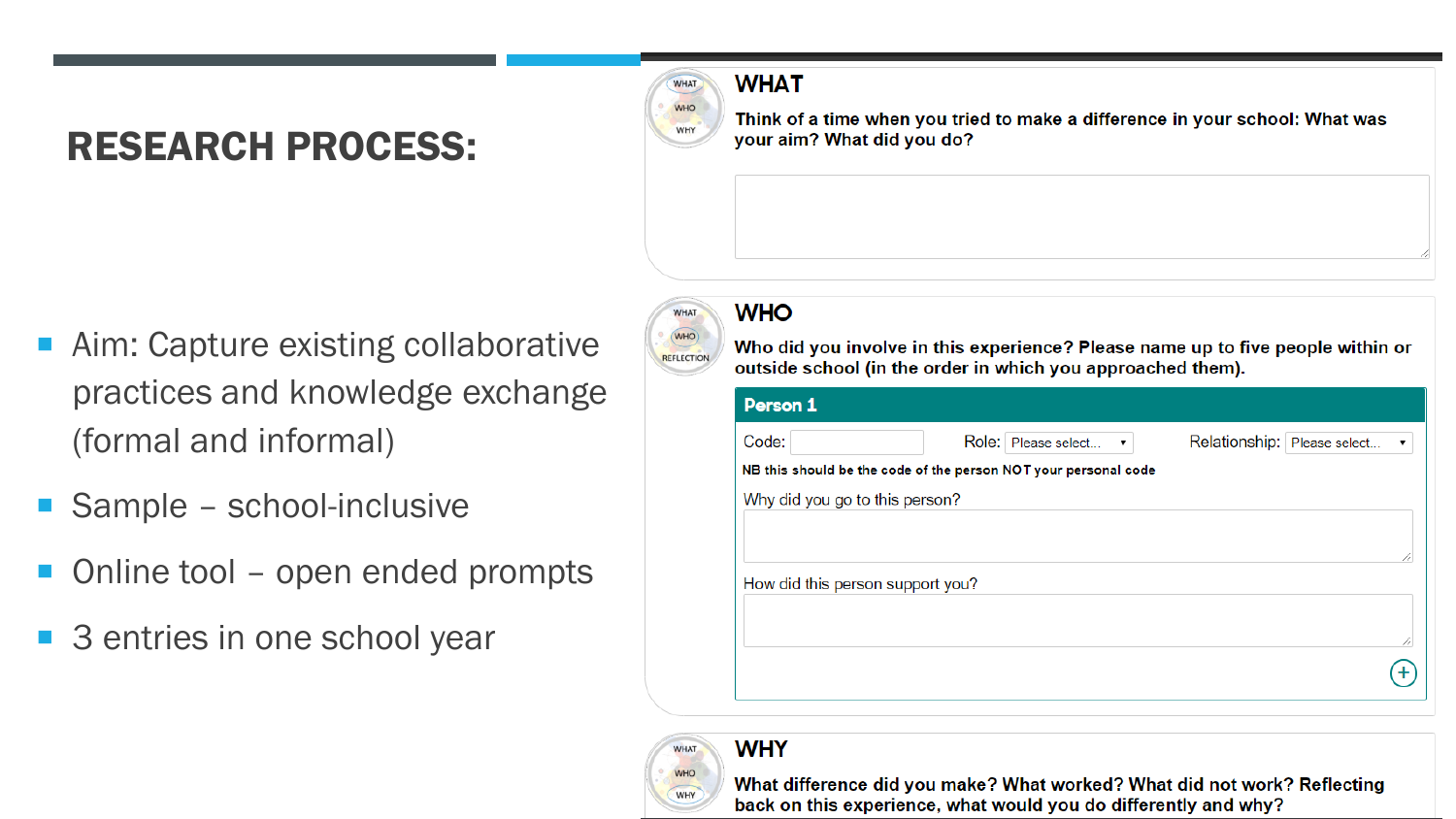#### DATA ANALYSIS:

- Organisational level network of interactions
- Knowledge exchange context and outcome of interactions

(Siebert-Evenstone et al., 2017)

# RESULTS:

- **Fully anonymised**
- **Multi-level**
- **Presented visually**
- Easy to interpret

### KNOWLEDGE collaboration Confirmation Acknowledgement Question Edification Interpretation **Disclosure** Reflection Advisement

#### NETWORK



(Pantić & Galley, 2019)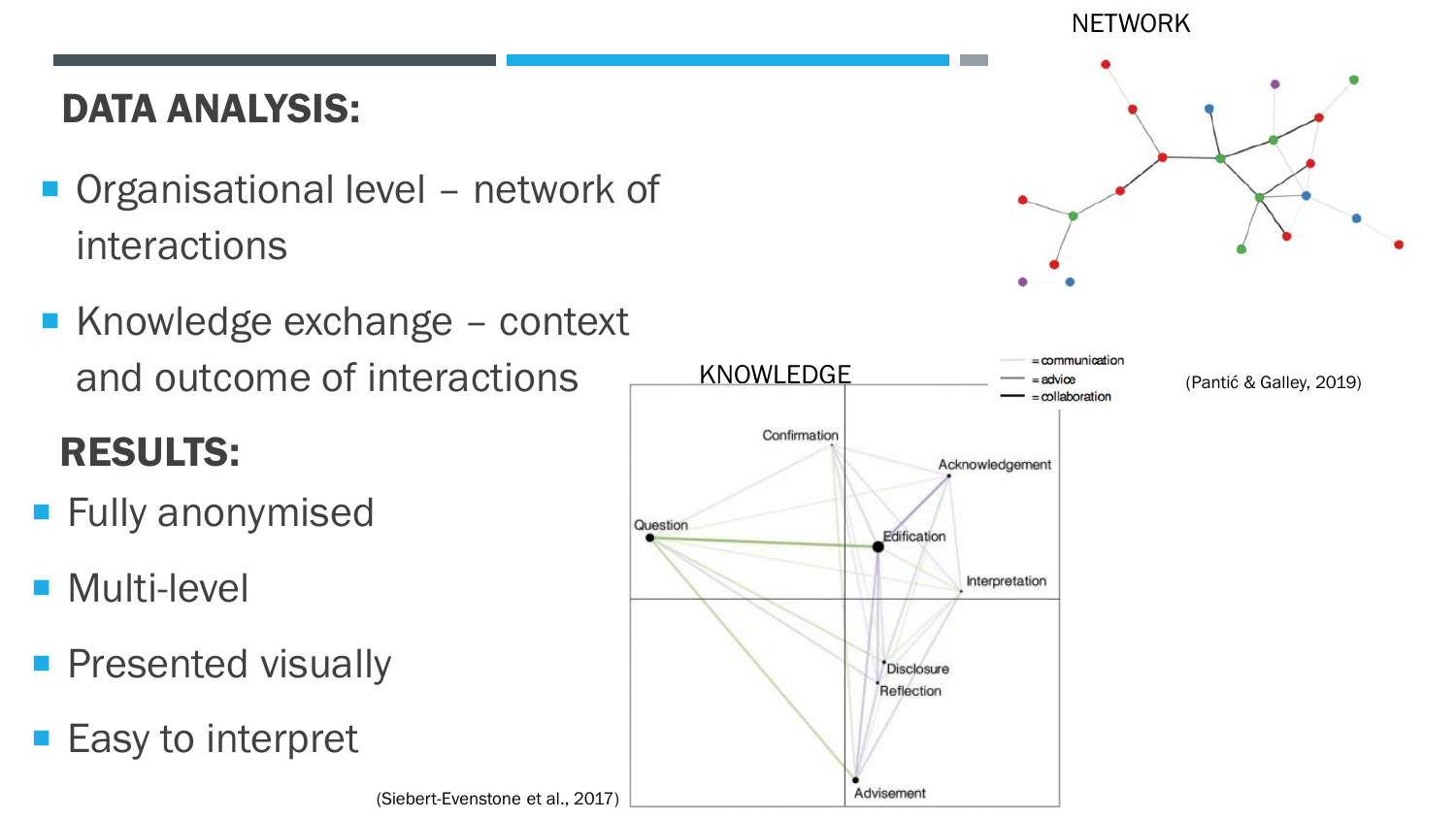#### OUTCOME:

- Seeing schools from a new perspective
- **Help with interpreting results** workshops
- **Opportunity to see where knowledge** is located
- CPD Incentive:
	- $\blacksquare$  Free internship available as part of my funding